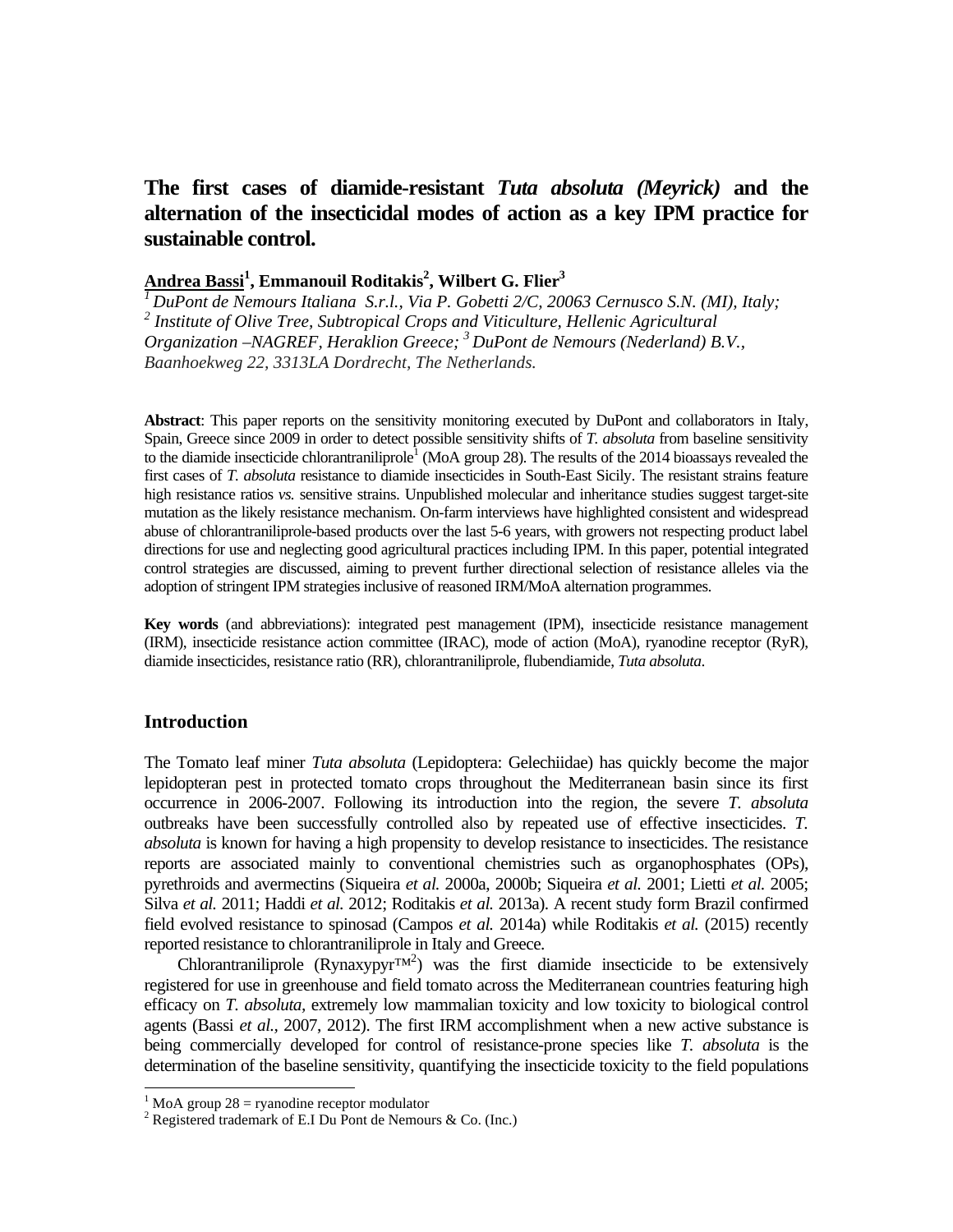of the pest before commercial introduction. Having a robust and easy to implement bioassay is critical for both establishing the baseline sensitivity as well as post commercialization sensitivity monitoring surveys. The initial T, absoluta baseline sensitivity to chlorant analisprole from Mediterranean countries and Latin America indicated a consistent and high T. absoluta sensitivity and lack of cross-resistance to other insecticides. This paper reports on the first detection of diamide-resistant T. absoluta in Sicily in 2014 and outlines a sustainable approach with regards to the insecticide resistance management (IRM) of T. absoluta.

# **Material and methods**

#### **Baseline sensitivity bioassays**

In 2009-2011 DuPont has coordinated a collaborative research aimed to validate the novel leaf-dip bioassay method for T. absoluta proposed by IRAC (IRAC, 2012), and to determine the product baseline susceptibility of 23 pest populations collected from commercial greenhouses and fields in Spain, Italy and Greece (Roditakis et al., 2013a).



Figure 1. The collection sites for the *T. absoluta* populations tested as part of the baseline sensitivity program. In brackets the number of populations collected per site. The laboratory bioassays were performed by NAGREF in Heraklion (GR), the University of Cartagena (SP), and the University of Catania (IT).

# **Targeted sensitivity monitoring bioassays (2014)**

Triggered by reports of sub-optimal T. absoluta control in commercial tomato production, four T. *absoluta* populations were sampled from tomato greenhouses located in South-East Sicily (IT) in May 2014 and assayed at NAGREF (GR) according to IRAC method No. 022 to assess their sensitivity to chlorantraniliprole and flubendiamide.

# **Results and discussion**

The baseline bioassay results (Roditakis et al., 2013a) indicated high sensitivity to chlorantraniliprole for all the *T. absoluta* populations tested. A relatively low variability was observed between the most and the least sensitive population tested (maximum a 6-fold difference in sensitivity) which can be attributed to natural variation. Comparing responses among groups, slightly different  $LC_{50}$  value ranges were obtained by the three different laboratories (respectively  $0.10$ -0.56;  $0.23$ -1.34;  $0.04$ -0.24). Such variability between laboratories in sensitivity data is not rare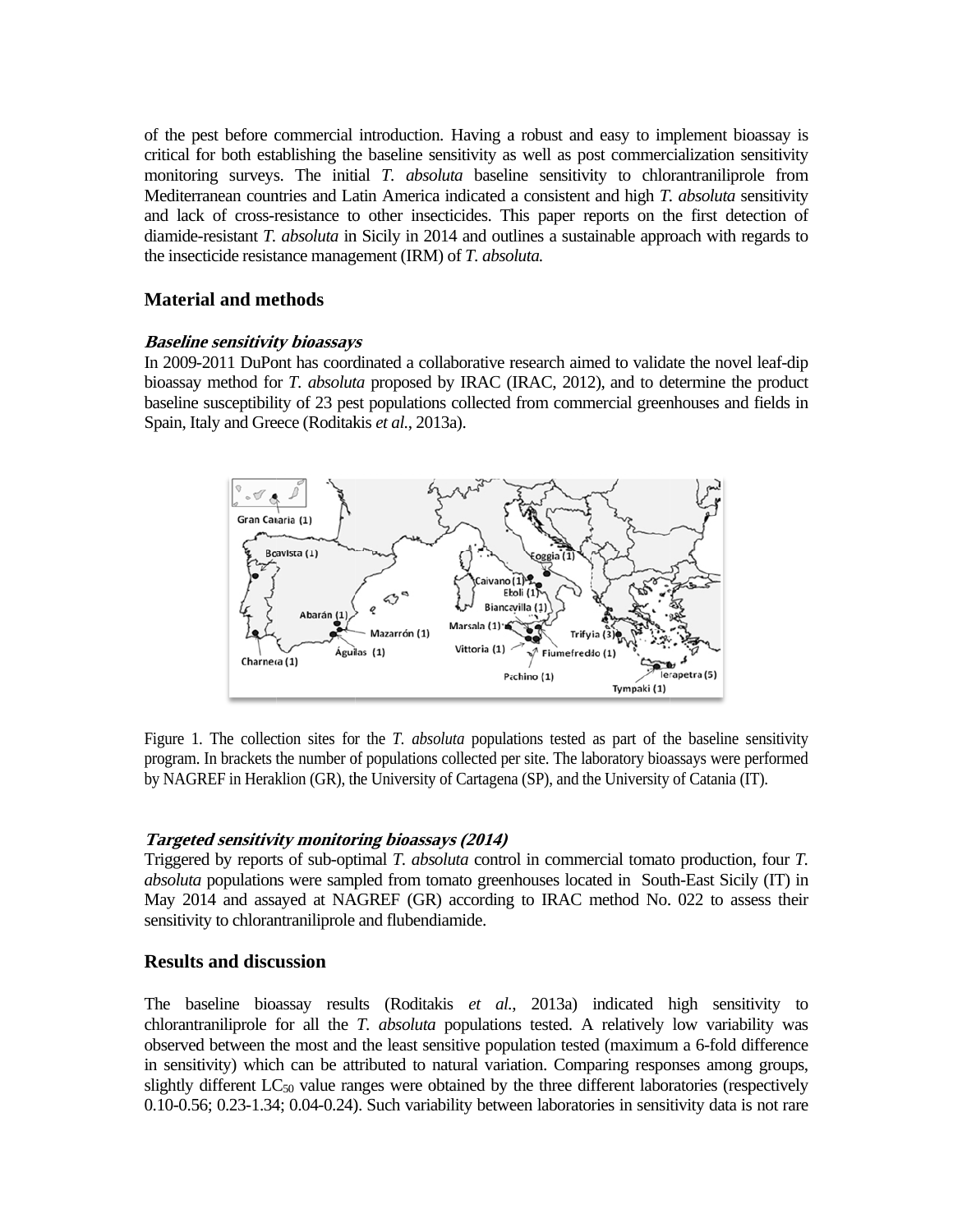in ring bioassays and could be explained by minor methodology differences (*e.g.* the tomato cv. adopted, the reading of moribund larvae). Therefore the IRAC method was deemed reliable, providing a useful tool in designing IRM strategies; however an independent bioassay repetition remains best practice to validate results whenever significant deviation from the baseline are being detected. The comparative results of the *T. absoluta* baseline study versus the targeted monitoring in South-East Sicily (2014) are presented in Table 1.

Table 1. Baseline sensitivity (2009-2011) vis-à-vis targeted sensitivity bioassays (2014) of *T. absoluta* populations sampled in South-East Sicily. Estimated  $LC_{50}$  based on log-dose probitmortality data with chlorantraniliprole and flubendiamide. In all 2014 assays, the NAGREF lab strain is the susceptible reference strain used.

| Baseline (Sicily 2009-2011)          |  |  | Field populations (Sicily 2014) |                                        |             |      |                       |               |     |      |                     |  |
|--------------------------------------|--|--|---------------------------------|----------------------------------------|-------------|------|-----------------------|---------------|-----|------|---------------------|--|
| Chlorantraniliprole                  |  |  | Chlorantraniliprole             |                                        |             |      |                       | Flubendiamide |     |      |                     |  |
| Population Reps. N. $LC_{50}$ CL 95% |  |  |                                 | <b>Population</b>                      | $\mathbf N$ |      | $ LC_{50} CL 95\% RR$ |               | N   |      | $LC_{50}$ CL 95% RR |  |
| Pachino                              |  |  |                                 | 384 0.58 0.21-1.21 NAGREF lab ref. 187 |             | 0.18 | $0.13 - 0.30$         |               | 186 | 0.79 | $ 0.31 - 1.50 $     |  |
| Vittoria $F_1$                       |  |  | 192 0.74 0.29-1.34              | Pachino 1                              | 189         | 47.6 | 31-77                 | 265           | 127 | 993  | 384-1649 1257       |  |
| Vittoria $F2$                        |  |  | 224 0.78 0.44-1.28              | Pachino 2                              | 126         | 63.7 | 42-128                | 354           | 128 |      | 1376 792-2772 1742  |  |
| Marsala                              |  |  | 384 0.93 0.48-1.58              | Acate $(t2)$                           | 192         | 435  | 165-1193              | 2414          |     |      |                     |  |
| Fiumefreddo                          |  |  | 384 1.34 0.49-2.86              | Gela                                   | 191         | 225  | 135-343               | 1250          | 190 | 1019 | 500-2131 1289       |  |

The 2014 bioassay results indicate high or very high resistant ratios (RR) for both diamide insecticides. Relative to the sensitive reference strain from Crete (NAGREF Lab) resistance ratios were ranging from 265 to 2414. The complete set of bioassay results was published (Roditakis *et al.*, 2015) as the first confirmed case of *T. absoluta* resistance to diamide insecticides worldwide.

The populations in question were kept under rearing for subsequent studies (*e.g.* crossresistance to other MoA, fitness cost, mechanism of resistance). No indications for cross-resistance were found to other insecticides/MoA groups such as MoA 5 (*e.g.* spinosad), MoA 6 (*e.g.*  emamectine benzoate), or MoA 22A (indoxacarb). Concerning the resistance mechanism, unpublished molecular studies have detected the target-site mutation G4946E (a glycine to glutamic acid substitution) in one of the resistant *T. absoluta* populations. Troczka *et al.* (2012) have demonstrated that diamide-resistance in *P. xylostella* was associated with the same mutation (G4946E) in the C-terminal membrane-spanning domain of the RyR (Ryanodine receptor).

One of the key questions now in Sicily is the extent of the resistance phenomenon in greenhouse tomato crops and the level of impact this may have on *T. absoluta* control management in the area. In 2015, DuPont has been conducting trials in commercial greenhouse tomato crops in Sicily, South Spain and Greece evaluating the benefit of applying integrated control strategies including IRM best practices. Implementing straight forward MoA alternation programs like the one highlighted in fig. 3 have provided effective *T. absoluta* control in Sicily even under high pest pressure. (DuPont unpublished results, GEP trial data). It is therefore of critical importance that the guidelines on rational use of diamides in pest management schemes for *T. absoluta* are strictly followed. Only IRM and IPM compliant *T. absoluta* control strategies will provide protection against further expansion of insecticide resistance in *T. absoluta* populations in the Mediterranean region.

It is also important to mention the unprecedented efforts done proactively by the crop protection industry (IRAC, http://www.irac-online.org/) and the whole scientific community to prevent the onset of diamide resistance via strict label writing and educational activity (Teixeira *et al.* 2013).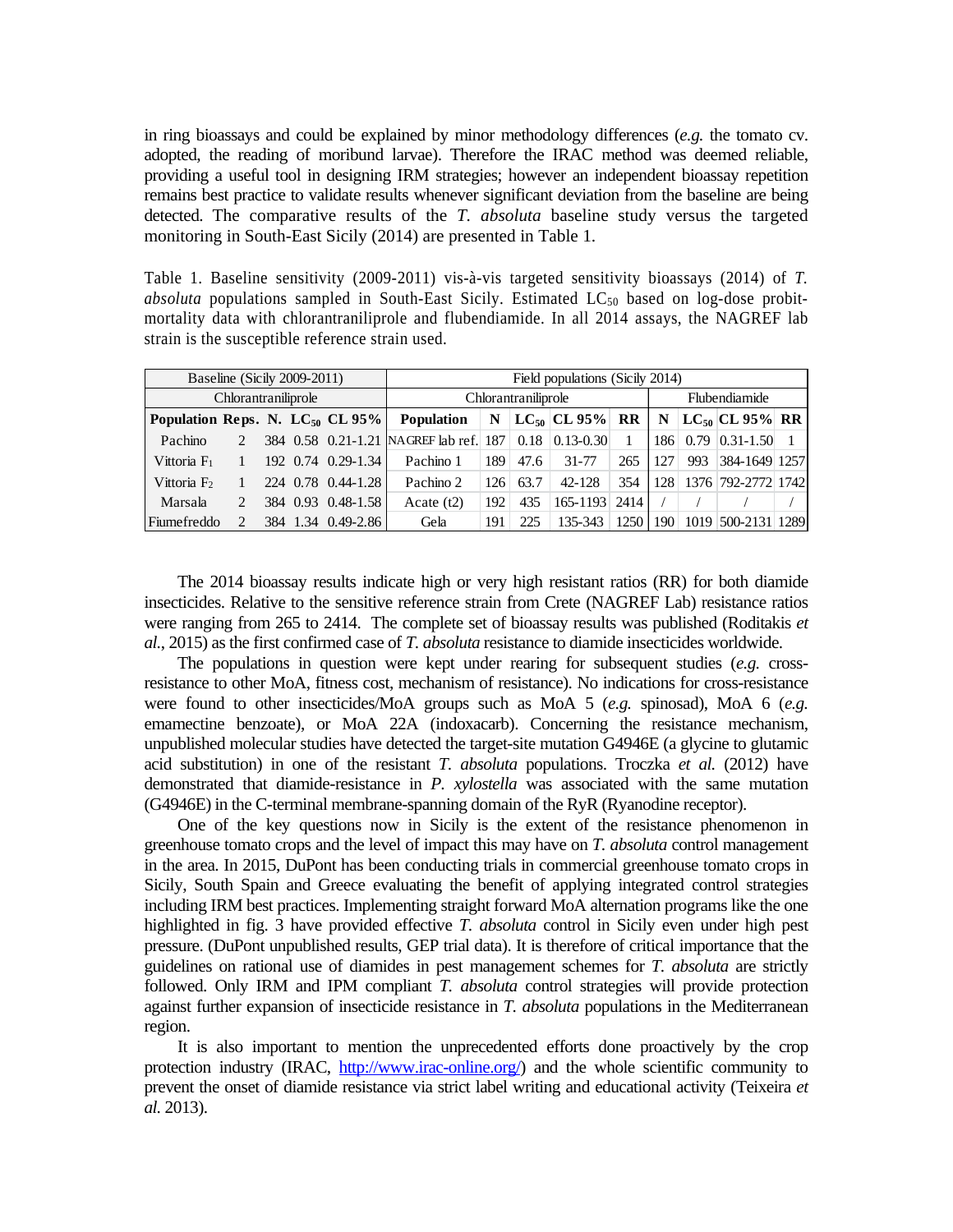| <b>Mode of Action Window Approach</b>   |                    |             |                                                                |                                                                                      |  |  |  |  |
|-----------------------------------------|--------------------|-------------|----------------------------------------------------------------|--------------------------------------------------------------------------------------|--|--|--|--|
|                                         |                    |             |                                                                | Example: Insecticide Mode of Action (MoA) "Window" Approach - 150 Day Cropping Cycle |  |  |  |  |
| $0-30$ days                             | 30-60 days         | 60-90 days  | 90-120 days                                                    | 120-150 days                                                                         |  |  |  |  |
| <b>MoAx</b>                             | Do not apply MoA x |             | <b>MoAx</b>                                                    | Do not apply MoAx                                                                    |  |  |  |  |
| Do not apply MoA y<br>Do not apply MoAz | <b>MoAy</b>        | <b>MoAz</b> | Do not apply MoA y                                             | <b>MoAy</b><br>Do not apply MoAz                                                     |  |  |  |  |
|                                         |                    |             | Sequence of Mode of Action (MoA) Windows throughout the season |                                                                                      |  |  |  |  |

Figure 2. The simple yet robust MoA alternation scheme proposed by IRAC in their T. absoluta booklet.

Diamide insecticides in several regions such as Sicily are still considered the basis for tomato leafminer control due to their high efficacy and compatibility with the use of beneficial arthropods (parasitoids, predators and pollinators) (Dinter et al. 2008a, 2008b; Brugger et al. 2010; Biondi et al. 2012; Larson et al. 2014). This diamide dependency can be clearly illustrated by the high per cent usage of diamides in the sampled commercial greenhouses (between 50 and 90% of insecticide sprays). Despite the label prescription of maximum two applications per crop/year with chlorantraniliprole-based products in the European countries, on-farm interviews have highlighted consistent abuse of chlorantraniliprole-based products over the past 5-6 years. Development of high resistance levels to diamides might badly affect the current insect control management practices and potentially have a negative impact on tomato production in the region. However reliance on insecticides alone will not provide the flexibility and sustainability required for a rational insect resistance management scheme, as part of an integrated pest management scenario.

The integration of chemical control with the use of beneficial arthropods, such as predators and parasitoids (Zappalà et al. 2012; Chailleux et al. 2013; Mollá et al. 2014) and suitable cultural, physical and other non chemical methods should be further investigated and implemented. A reduction of the (ab)use of insecticides and in parallel adoption of IPM principles will be mandatory in order to mitigate directional selection of resistance in  $T$ . absoluta populations. All possible tools need to be exploited to suppress further spread of diamide resistance in a devastating resistance-prone pest such as T. absoluta. The mode of action rotation for insecticide use is one of the key elements, but should be part of a wider IPM programme.

Studies in diamide resistant P. xylostella have shown that reversal of resistance may occur in absence of selection pressure (Wang et al. 2013; Ribeiro et al. 2014). On the other hand, other P. *xylostella* strains have shown long term stability of diamide resistance suggesting an absence of fitness cost (Steinbach et al. 2014). In extreme cases, late detection of resistance may lead to fixation of the alleles leading to complete resistance of the pest in an area, thus eliminating susceptible phenotypes and preventing potential future resistance reversal. The latter phenomenon has been demonstrated for pyrethroid resistance in  $T$ , absoluta and Bemisia tabaci: few  $/$  no susceptible insects to pyrethroids have been identified after extensive surveys (Tsagkarakou et al. 2009; Haddi et al. 2012).

# **Conclusions**

Tuta absoluta was first found in the Mediterranean basin in 2006-2007. Since 2009 tomato growers have benefited from the high control levels provided by chlorantraniliprole-based products and the associated population reduction effects on T. absoluta. Chlorantraniliprole fits well within IPM programmes. This paper is demonstrating that the abuse of a single insecticidal mode of action (MoA)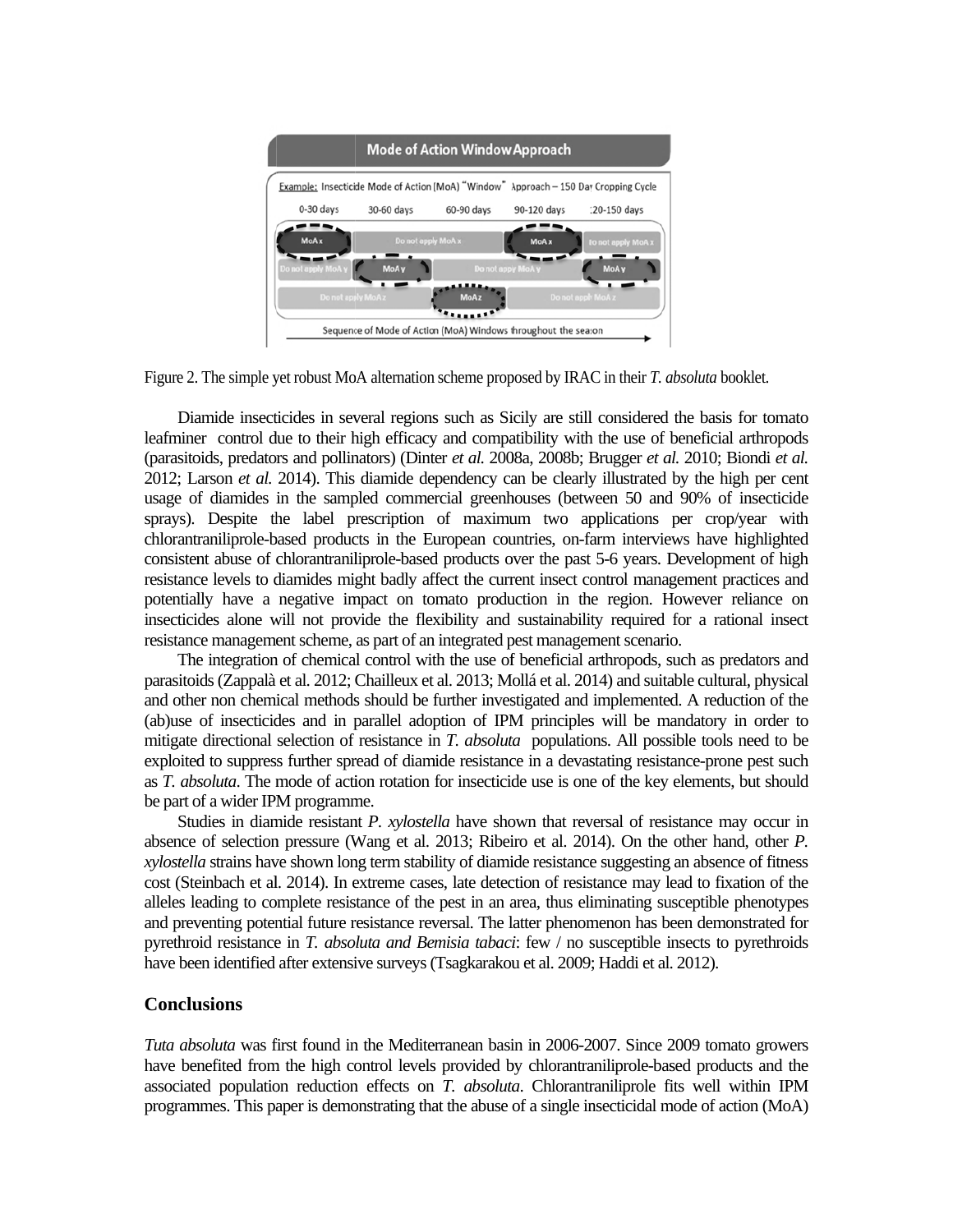in commercial agriculture can lead to insect resistance in as little of 5-6 years from commercial introduction. Among the factors that can favor resistance to any insecticidal MoA, the intensity of usage is the main parameter that is having an overriding influence. Besides non chemical means, nowadays a sufficient number of effective MoA is still available to farmers for IRM proof and effective *T. absoluta* control. Any effort should be made for breaking the buildup of resistance alleles to diamide insecticides (and to any other effective MoA group) and to prevent the selection of resistant homozygous populations of *T. absoluta*, via the stringent adoption of consistent IPM strategies and IRM (MoA alternation). Timely and effective efforts towards the adoption of IRM and IPM based pest control by growers will be vital in securing commercial tomato production in the Mediterranean region.

# **References**

- Bass C. (2012): Identification of mutations associated with pyrethroid resistance in the voltage-gated sodium channel of the tomato leaf miner (*Tuta absoluta*). Insect Biochemistry and Molecular Biology 42 (7): 506-513.
- Bassi A., Alber R., Wiles J.A., Rison J.L., Frost N.M., Marmor F.W., Marcon P.C. (2007): Chlorantraniliprole: a novel anthranilic diamide insecticide. Proceedings of XVI International Plant Protection Congress 2007, Vol. 1:52-59. BCPC, Glasgow.
- Bassi A., Rison J.L., Roditakis E., Sannino L., (2012): Chlorantraniliprole (Rynaxypyr, Coragen, Altacor) key features for sustainable control of Tuta absoluta. *Bull. OILB/WPRS, 80: 193-198.*
- Brugger K.E., Cole P.G., Newman I.C., Parker N., Scholz B., Suvagia P., Walker G. & Hammond T.G. (2010): Selectivity of chlorantraniliprole to parasitoid wasps. Pest Manag. Sci. 66: 1075-1081.
- Campos MR, Rodrigues ARS, Silva WM, Silva TBM, Silva VRF, Guedes RNC, Siqueira HAA (2014a) Spinosad and the tomato borer Tuta absoluta: A bioinsecticide, an invasive pest threat, and high insecticide resistance. PLoS ONE 9: e103235.
- Campos MR, Silva TBM, Silva WM, Silva JE, Siqueira HAA (2014b) Susceptibility of *Tuta absoluta* (Lepidoptera: Gelechiidae) Brazilian populations to ryanodine receptor modulators. Pest Manage Sci: *in press*.
- Cifuentes D., Chynoweth R. & Bielza P. (2011): Genetic study of Mediterranean and South American populations of tomato leafminer *Tuta absoluta* (Povolny, 1994) (Lepidoptera: Gelechiidae) using ribosomal and mitochondrial markers. Pest Manag. Sci. 67 (9): 1155-1162.
- Dinter A., Brugger K., Bassi A., Frost N.M., & Woodward M.D. (2008a): Chlorantraniliprole (DPX-E2Y45,  $Du\text{Pont}^{\text{TM}}$  Rynaxypyr<sup>®</sup>, Coragen<sup>®</sup> and Altacor<sup>®</sup> insecticide) - a novel anthranilic diamide insecticide demonstrating low toxicity and low risk for beneficial insects and predatory mites. IOBC/wprs Bulletin 35: 128- 136.
- Dinter A., Brugger K.E., Frost N.M., Woodward M.D. (2008b): Chlorantraniliprole (Rynaxypyr): A novel DuPont™ insecticide with low toxicity and low risk for honey bees (*Apis mellifera*) and bumble bees (*Bombus terrestris*) providing excellent tools for uses in integrated pest management. Hazards of pesticides to bees. 10<sup>th</sup> Int. Symp. ICP-BR Michigan State University (2008) Arthropod Pesticide Resistance Database. http://www.pesticideresistance.org/: (Last accessed: 012/2014).
- Haddi K., Berger M,, Bielza P., Cifuentes D., Field L.M., Gorman K., Rapisarda C., Williamson M.S., Bass C, (2012) Identification of mutations associated with pyrethroid resistance in the voltage-gated sodium channel of the tomato leaf miner (*Tuta absoluta*). Insect Biochem Mol Biol 42: 506-513.
- IRAC (2011) *Tuta absoluta-*The Tomato Leafminer or Tomato Borer: Recommendations for sustainable and effective resistance management. http://www.irac-online.org/documents/tuta-absoluta-irm-booklet/: (accessed, Oct. 2014).
- IRAC (2012) *Tuta absoluta* IRAC susceptibility test method No. 022 : version 3 October 2012. http://www.iraconline.org/methods/tuta-absoluta-larvae/
- IRAC (2014) IRAC MoA Classification Scheme (Version 7.3.1). http://www.irac-online.org: (accessed, Oct. 2014).